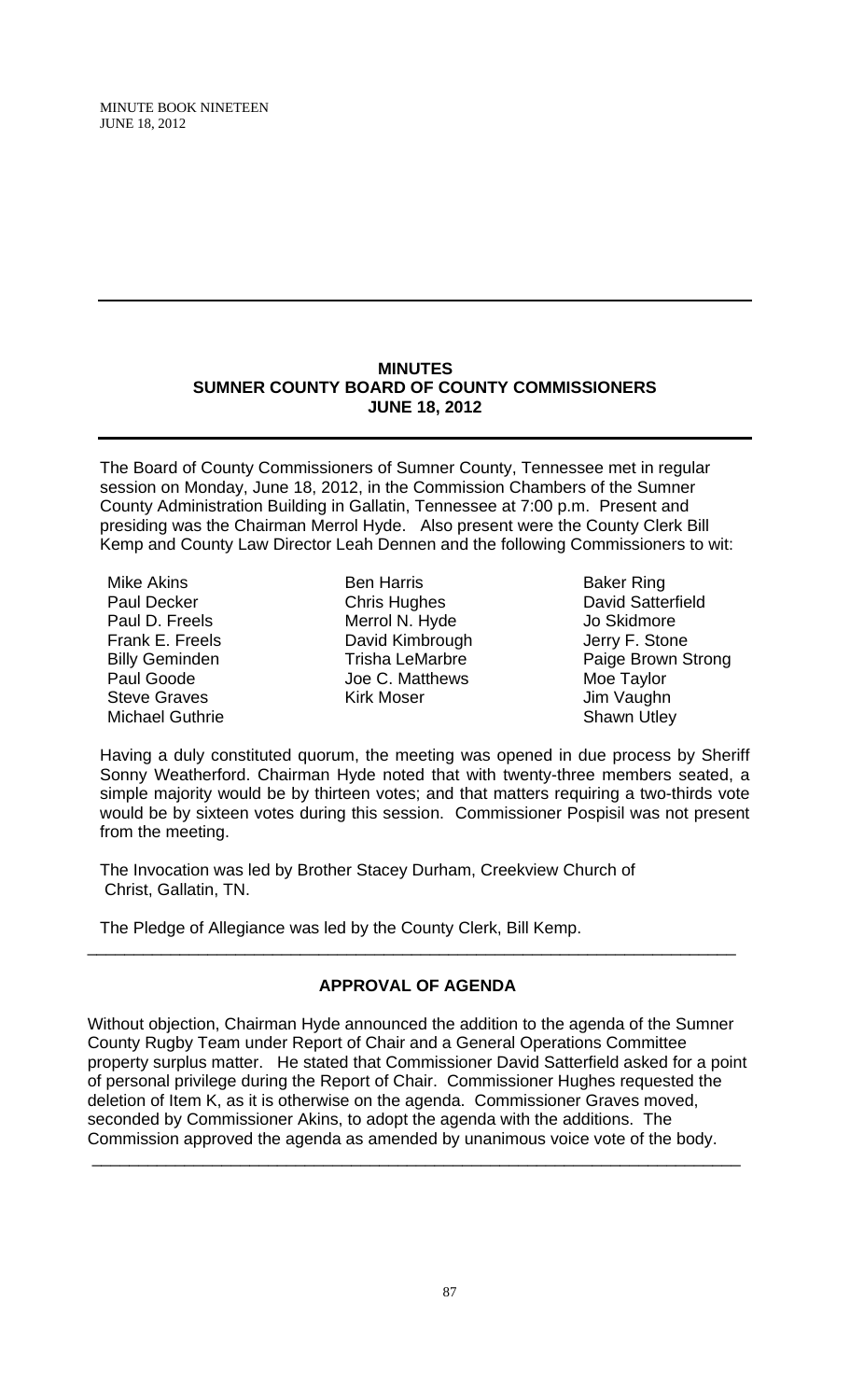## **APPROVAL OF MINUTES**

The minutes for the meeting of this body held on May 21, 2012, and recorded in the office of the Clerk, Bill Kemp, were approved by voice vote after Commissioner Taylor made the motion, seconded by Commissioner Akins.

## **RECOGNITION OF THE PUBLIC**

 Chairman Hyde opened the floor to allow the public to speak concerning any matter on the agenda. With no one wishing to speak, recognition of the public was closed.

## **REPORT OF THE CHAIR**

\_\_\_\_\_\_\_\_\_\_\_\_\_\_\_\_\_\_\_\_\_\_\_\_\_\_\_\_\_\_\_\_\_\_\_\_\_\_\_\_\_\_\_\_\_\_\_\_\_\_\_\_\_\_\_\_\_\_\_\_\_\_\_\_\_\_\_\_\_\_

Commissioner Satterfield stated that he and others are selling tickets to an event to raise funds for Kevin Tomlinson who is a police officer in Gallatin and has been diagnosed with brain cancer.

Chairman Hyde acknowledged that the Sumner County Veterans had been distributed to the members.

\_\_\_\_\_\_\_\_\_\_\_\_\_\_\_\_\_\_\_\_\_\_\_\_\_\_\_\_\_\_\_\_\_\_\_\_\_\_\_\_\_\_\_\_\_\_\_\_\_\_\_\_\_\_\_\_\_\_\_\_\_\_\_\_\_\_\_\_\_\_

\_\_\_\_\_\_\_\_\_\_\_\_\_\_\_\_\_\_\_\_\_\_\_\_\_\_\_\_\_\_\_\_\_\_\_\_\_\_\_\_\_\_\_\_\_\_\_\_\_\_\_\_\_\_\_\_\_\_\_\_\_\_\_\_\_\_\_\_\_\_

Commissioner Decker read the following resolution into the record:

## **A RESOLUTION HONORING THE SUMNER COUNTY RUGBY FOOTBALL TEAM AND COACHES**

 **WHEREAS,** the Sumner County Rugby football team led by Coaches Chuck Woosley, Brian Silkwood, Kyle Dimeola, Mike Lees and Charlie Guerry finished the regular season with a perfect 7-0 season and for their efforts were the Middle Tennessee Rugby Conference 2A Champions; and

**WHEREAS,** the Sumner County Rugby football team comprised from four area schools: Hendersonville High, Station Camp High, Beech High, and Greenbrier High and made up of players Forrest Anderson, Michael Ballew, Trevor Cherry, Quint Collins, Colby Davis, Taylor Dothard, Shohei Downing, Mitchell Garcia, Lane Hardin, Cullen Hicks, D'Marquise Johnson, Heath Johnson, Taylor Johnson, James Kent, Kyle Kerby, Collin Lancaster, Sam Lindsey, Brody Lynn, Mason McCracken, Ryan Meade, Austin Morris, Curtis Mounts, Benjamin Noh, Alex Powell, Cody Romines, Adam Sinnard and Kirk Sowell all played with pride and dignity and through their diligent efforts have brought honor to themselves and this county.

**WHEREAS,** though new to this area, Rugby is an old sport that unites physical and mental ability while promoting teamwork.

**NOW THEREFORE, BE IT RESOLVED** by the Sumner County Board of County Commissioners meeting in regular session on this the  $18<sup>th</sup>$  day of June, 2012, that this body does hereby congratulate and commend the Sumner County Rugby football team for their award winning season; and

**BE IT FURTHER RESOLVED** that this resolution shall be spread on the minutes of this body and the Clerk is to furnish a copy of this resolution to the Sumner County Rugby football team and Coaches.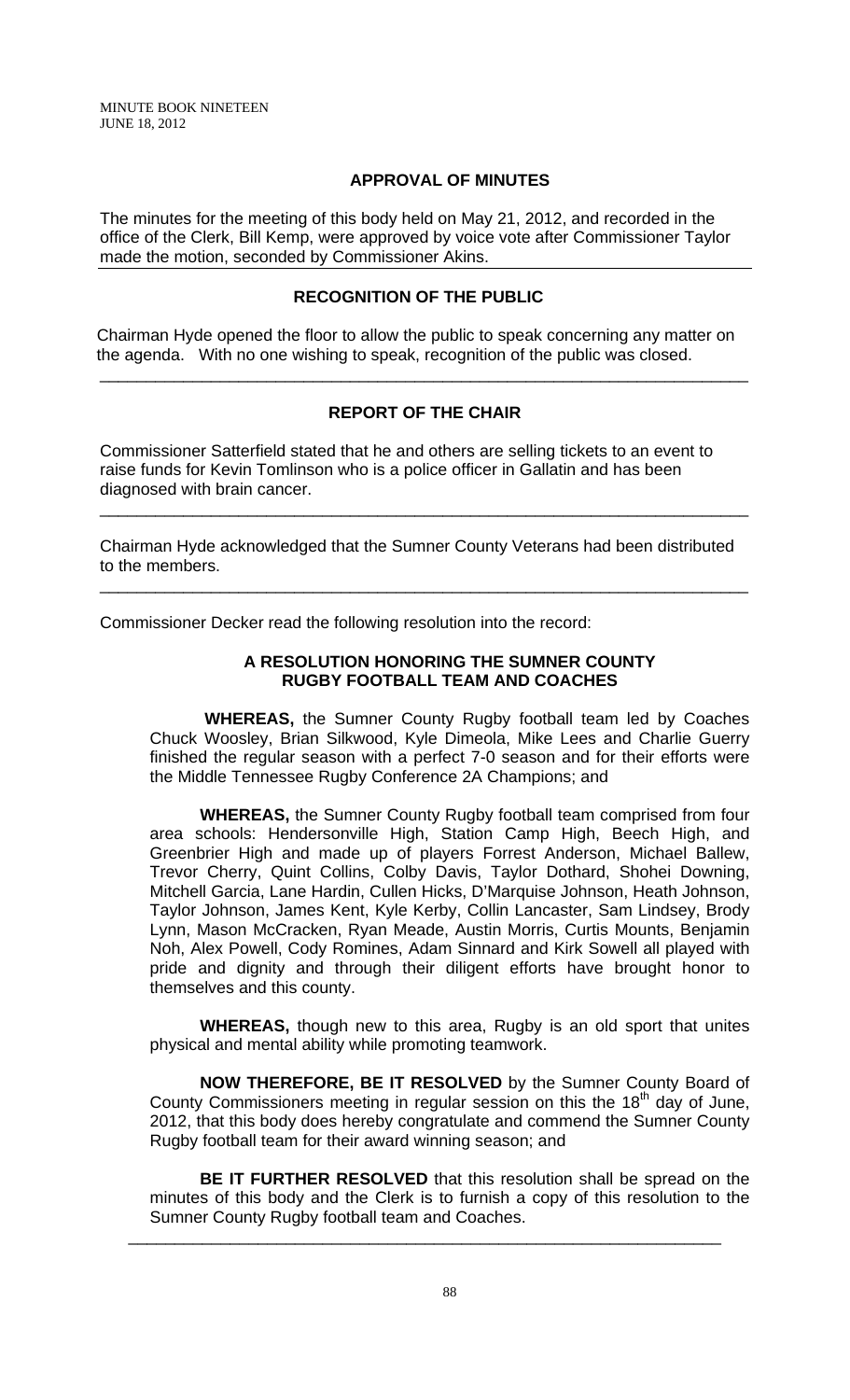Upon motion of Commissioner Decker, seconded by Commissioner Frank Freels, the Commission voted unanimously to approve the certificate honoring the Sumner County Rugby team and coaches.

\_\_\_\_\_\_\_\_\_\_\_\_\_\_\_\_\_\_\_\_\_\_\_\_\_\_\_\_\_\_\_\_\_\_\_\_\_\_\_\_\_\_\_\_\_\_\_\_\_\_\_\_\_\_\_\_\_\_\_\_\_\_\_\_\_\_\_

Commissioner Skidmore read the following resolution into the record:

#### **A RESOLUTION HONORING MR. AND MRS ED BRUCHAS ON SIXTY YEARS OF MARRIAGE**

 **WHEREAS,** Mr. and Mrs. Ed Bruchas were married in Homestead, Pennsylvania on May 3, 1952 and last month celebrated sixty years of marriage; and

**WHEREAS,** Mr. and Mrs. Ed Bruchas, the parents of five children and grandparents of twelve grandchildren have resided in Hendersonville, Tennessee for the last forty-five years and during this time have become an integral part of the community and its growth; and

**WHEREAS,** Mr. and Mrs. Ed Bruchas celebrated their 60<sup>th</sup> wedding anniversary with family at a resort at Orange Beach, Alabama.

**NOW, THEREFORE, BE IT RESOLVED** by the Sumner County Board of County Commissioners meeting in regular session on this the 18th day of June, 2012, that this body expresses its congratulations to Mr. and Mrs. Ed Bruchas; and

**BE IT FURTHER RESOLVED** that this resolution is to be read and entered on the minutes of this body so as to make it a permanent part of the records of this body and the Clerk is hereby directed to furnish a copy of this resolution to Mr. and Mrs. Ed Bruchas.

Upon motion of Commissioner Skidmore, seconded by Commissioner Decker, the Commission voted unanimously to approve the certificate honoring Mr. and Mrs. Ed Bruchas.

\_\_\_\_\_\_\_\_\_\_\_\_\_\_\_\_\_\_\_\_\_\_\_\_\_\_\_\_\_\_\_\_\_\_\_\_\_\_\_\_\_\_\_\_\_\_\_\_\_\_\_\_\_\_\_\_\_\_\_\_\_\_\_\_\_

\_\_\_\_\_\_\_\_\_\_\_\_\_\_\_\_\_\_\_\_\_\_\_\_\_\_\_\_\_\_\_\_\_\_\_\_\_\_\_\_\_\_\_\_\_\_\_\_\_\_\_\_\_\_\_\_\_\_\_\_\_\_\_\_

Commissioner LeMarbre read the following resolution into the record:

## **A RESOLUTION HONORING THE BEECH HIGH SCHOOL LADY BUCS SOFTBALL TEAM AND COACH ERICA POWELL**

**WHEREAS,** the Beech High School Lady Bucs Softball Team, led by Coach Erica Powell and Assistant Coach Brooke Klinefelter ended their season with an outstanding record of forty-nine wins and four losses and were named the District 9AAA-Champions, runner up in the region, won the sectional game and made their fifth consecutive trip to the TSSAA state tournament, ultimately finishing the season ranked forty-eighth in the country; and

**WHEREAS,** two players broke state records: Alex Banks with 47 wins by a pitcher and Heather Montgomery with 73 steals in a season who along with the other members of the team: Jule Kranz, Kassidy McCoy, Gracie Woodis, Kassydi Montgomery, Hunter Rogers, Shelby Willis, Meagan Woodis, Sheridan Allen, Ashtin Banks, Grace Bowers, C. J. McClain, Stevie Baird, Abbey Brassell,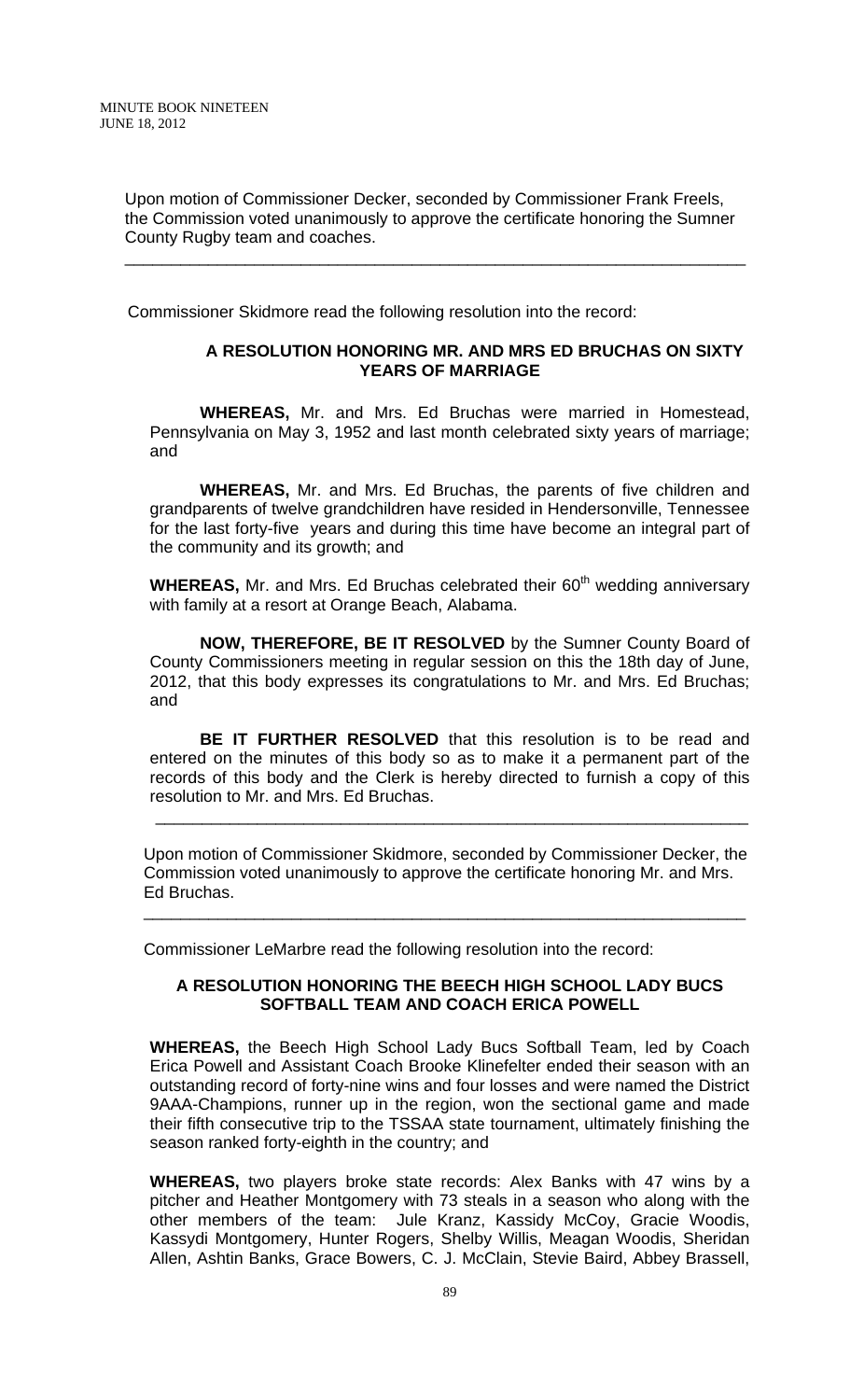Ciarra Davis, Bayli Nelson, Jordan Spicer and Peyton Kurgan with managers, Katie Dyer and Ryanne Tubbs have exhibited diligent effort and hard work and through their efforts have been an inspiration to others; and

**WHEREAS,** Beech High School Lady Bucs Softball Team played with pride and determination and brought honor and positive recognition to themselves, their school and this county.

**NOW, THEREFORE BE IT RESOLVED** by the Sumner County Board of County Commissioners meeting in regular session on this the  $18<sup>th</sup>$  day of June, 2012, that this body does hereby congratulate Coach Erica Powell and the entire Beech High School Lady Bucs Softball Team for their outstanding season; and

**BE IT FURTHER RESOLVED** that this resolution is to be spread on the minutes of this body and the Clerk is to provide a copy of this resolution to Coach Erica Powell and the Beech High School Lady Bucs Softball Team.

\_\_\_\_\_\_\_\_\_\_\_\_\_\_\_\_\_\_\_\_\_\_\_\_\_\_\_\_\_\_\_\_\_\_\_\_\_\_\_\_\_\_\_\_\_\_\_\_\_\_\_\_\_\_\_\_\_\_\_\_\_\_\_\_

Upon motion of Commissioner LeMarbre, seconded by Commissioner Stone, the Commission voted unanimously to approve the certificate honoring the Beech High School Lady Bucs Softball team and coaches.

\_\_\_\_\_\_\_\_\_\_\_\_\_\_\_\_\_\_\_\_\_\_\_\_\_\_\_\_\_\_\_\_\_\_\_\_\_\_\_\_\_\_\_\_\_\_\_\_\_\_\_\_\_\_\_\_\_\_\_\_\_\_\_\_\_

Commissioner Decker introduced the following resolution into the record:

## **A RESOLUTION HONORING THE MERROL HYDE MAGNET SCHOOL**

 **WHEREAS,** Merrol Hyde Magnet School was awarded the U.S. News Gold Medallion for top High Schools in the nation and ranked third overall among Tennessee high schools, and 109th in the nation out of 4,850 top performing schools as well as being ranked 26<sup>th</sup> out of 126 top magnet schools; and

**WHEREAS,** Merrol Hyde Magnet School teachers and students have continued to work diligently to create the accomplishments and should be commended for their effort, hard work and achievements which have brought honor not only to themselves but also to their school and this county; and

**WHEREAS,** Merrol Hyde Magnet School through its creative learning environment and innovative teaching techniques has created a remarkable atmosphere that will serve these students throughout their lives; and

**NOW, THEREFORE BE IT RESOLVED** by the Sumner County Board of County Commissioners meeting in regular session on this the 18<sup>th</sup> day of June, 2012, that this body does hereby congratulate the Merrol Hyde Magnet School's teachers and students for their outstanding achievements; and

**BE IT FURTHER RESOLVED** that this resolution is to be spread on the minutes of this body and the Clerk is to furnish a copy of this resolution to the Merrol Hyde Magnet School.

\_\_\_\_\_\_\_\_\_\_\_\_\_\_\_\_\_\_\_\_\_\_\_\_\_\_\_\_\_\_\_\_\_\_\_\_\_\_\_\_\_\_\_\_\_\_\_\_\_\_\_\_\_\_\_\_\_\_\_\_\_\_\_\_

Upon motion of Commissioner Decker, seconded by Commissioner LeMarbre, the Commission voted unanimously to approve the certificate honoring Merrol Hyde Magnet School for recognition as a top high school.

\_\_\_\_\_\_\_\_\_\_\_\_\_\_\_\_\_\_\_\_\_\_\_\_\_\_\_\_\_\_\_\_\_\_\_\_\_\_\_\_\_\_\_\_\_\_\_\_\_\_\_\_\_\_\_\_\_\_\_\_\_\_\_\_\_

 Commissioner Ring introduced the following students as the Valedictorians of the 2012 graduating classes as listed below: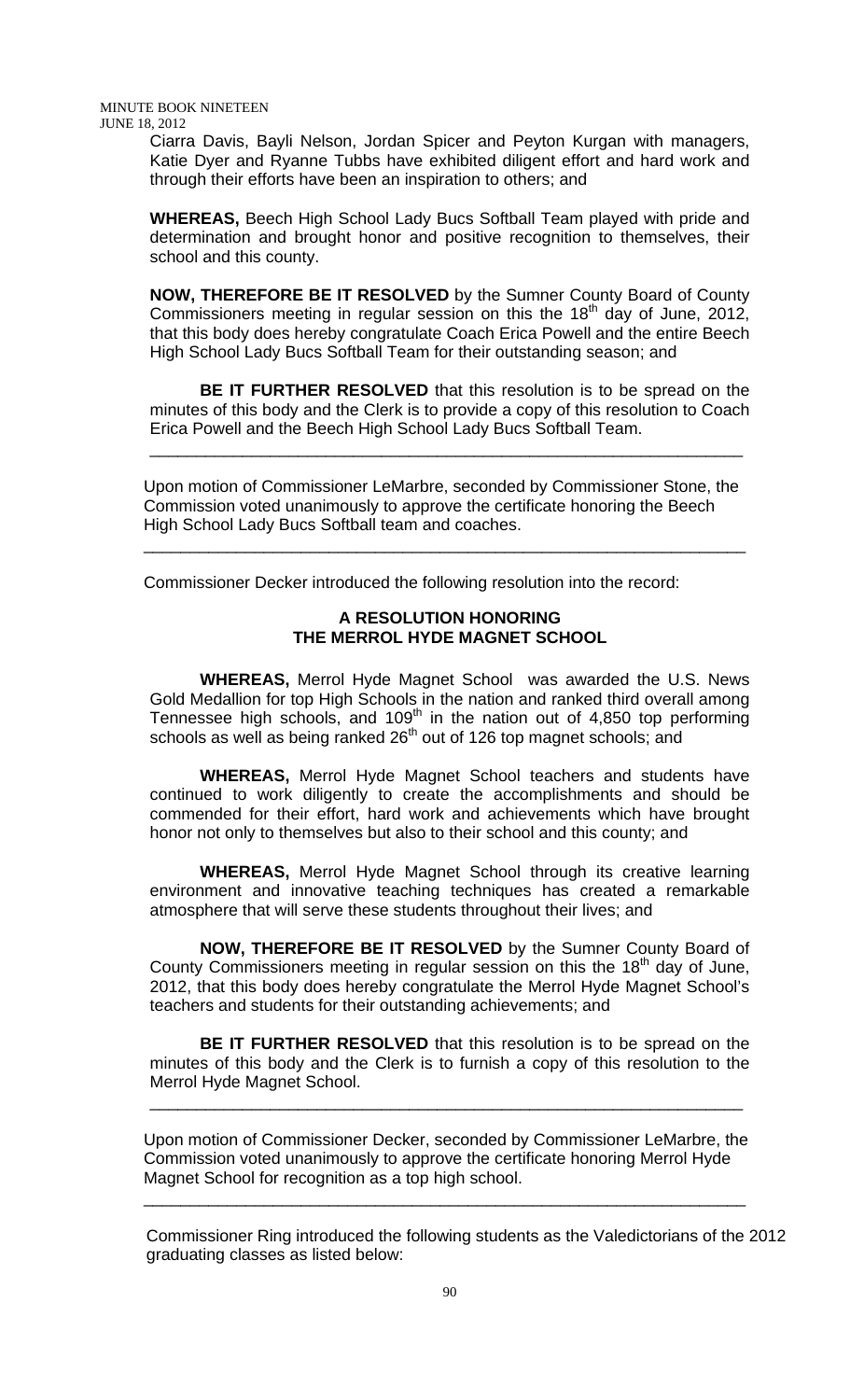Douglas Wang-Lun (BHS); Miles Jarett Malbrough (BHS), Amber Ipock (GHS), Perry Koehler

(HHS), Emily Marsh (MHMS), Kolton Bullard, (SCHS), Hannah Ruth Borders (WHS), Michaela Marie Briley (WHS), Kelsey Gregory (WHS), James William Kemp (WHS), Kristen Mikayla Ray (WHS), Lucas Hilliard (WHHS), Carly Dickson (WHHS), Kindle Williams (WHHS), Richard Dewayne Glover (SCAE), Josh Bland (PHS), Tanner Nelson (PHS)

\_\_\_\_\_\_\_\_\_\_\_\_\_\_\_\_\_\_\_\_\_\_\_\_\_\_\_\_\_\_\_\_\_\_\_\_\_\_\_\_\_\_\_\_\_\_\_\_\_\_\_\_\_\_\_\_\_\_\_\_\_\_\_\_

\_\_\_\_\_\_\_\_\_\_\_\_\_\_\_\_\_\_\_\_\_\_\_\_\_\_\_\_\_\_\_\_\_\_\_\_\_\_\_\_\_\_\_\_\_\_\_\_\_\_\_\_\_\_\_\_\_\_\_\_\_\_\_\_\_

Upon motion of Commissioner Ring, seconded by Commissioner Moser, the Commission voted unanimously to approve the certificates commending the students for their achievements.

Commissioner Vaughn introduced the following resolution and moved for approval:

# **1206-01 A RESOLUTION AUTHORIZING A GIFT TO JOHN PARKHURST OF A SERVICE REVOLVER AS ADDITIONAL COMPENSATION FOR HIS SERVICES RENDERED TO SUMNER COUNTY**

**BE IT RESOLVED** by the Sumner County Board of County Commissioners meeting in regular session on this the  $18<sup>th</sup>$  day of June, 2012, that this body hereby authorizes the gift to John Parkhurst of a service revolver (Smith and Wesson Model 64-1 Serial Number D759707) as additional compensation for his outstanding commitment and service to the citizens of Sumner County.

\_\_\_\_\_\_\_\_\_\_\_\_\_\_\_\_\_\_\_\_\_\_\_\_\_\_\_\_\_\_\_\_\_\_\_\_\_\_\_\_\_\_\_\_\_\_\_\_\_\_\_\_\_\_\_\_\_\_\_\_\_\_\_\_

 Upon motion of Commissioner Vaughn, seconded by Commissioner Frank Freels, the Commission voted unanimously to approve Resolution 1206-01.

 $\overline{\phantom{a}}$  ,  $\overline{\phantom{a}}$  ,  $\overline{\phantom{a}}$  ,  $\overline{\phantom{a}}$  ,  $\overline{\phantom{a}}$  ,  $\overline{\phantom{a}}$  ,  $\overline{\phantom{a}}$  ,  $\overline{\phantom{a}}$  ,  $\overline{\phantom{a}}$  ,  $\overline{\phantom{a}}$  ,  $\overline{\phantom{a}}$  ,  $\overline{\phantom{a}}$  ,  $\overline{\phantom{a}}$  ,  $\overline{\phantom{a}}$  ,  $\overline{\phantom{a}}$  ,  $\overline{\phantom{a}}$ 

Chairman Hyde directed Clerk Kemp to read the following notice:

There will be a public hearing before the Sumner County Commission on June 18, 2012, at 7:00 p.m. in the Sumner County Commission Chambers located in the Sumner County Administration Building, 355 N. Belvedere Drive, Gallatin, Tn.

The Pulte Group is requesting a minor amendment of note #12 of the revised Final Master Development Plan (issued date 1/17/06) reducing the minimum floor area of any house from 2,200 square foot exclusive of the garage to 1,800 square feet in Phase 5B of the Retreat village, 1,900 square feet in Phase 4B of the Manor Village, and 2,000 square feet in Phases 6A, 6B, 6C of the Reserve Village. Subject property being Creekside at Station Camp located off Long Hollow Pike @ Upper Station Camp Creek Road, contains 193.99 acres, 419 lots, and is on tax map 124, parcel 42, and is zoned LDRPUD.

Anyone having an interest, desiring to comment or ask questions concerning the plan, is invited to attend this meeting or call the Sumner County Construction and Development Office at (615) 452-1467, Monday thru Friday, 8:00 a.m. – 4:00 p.m.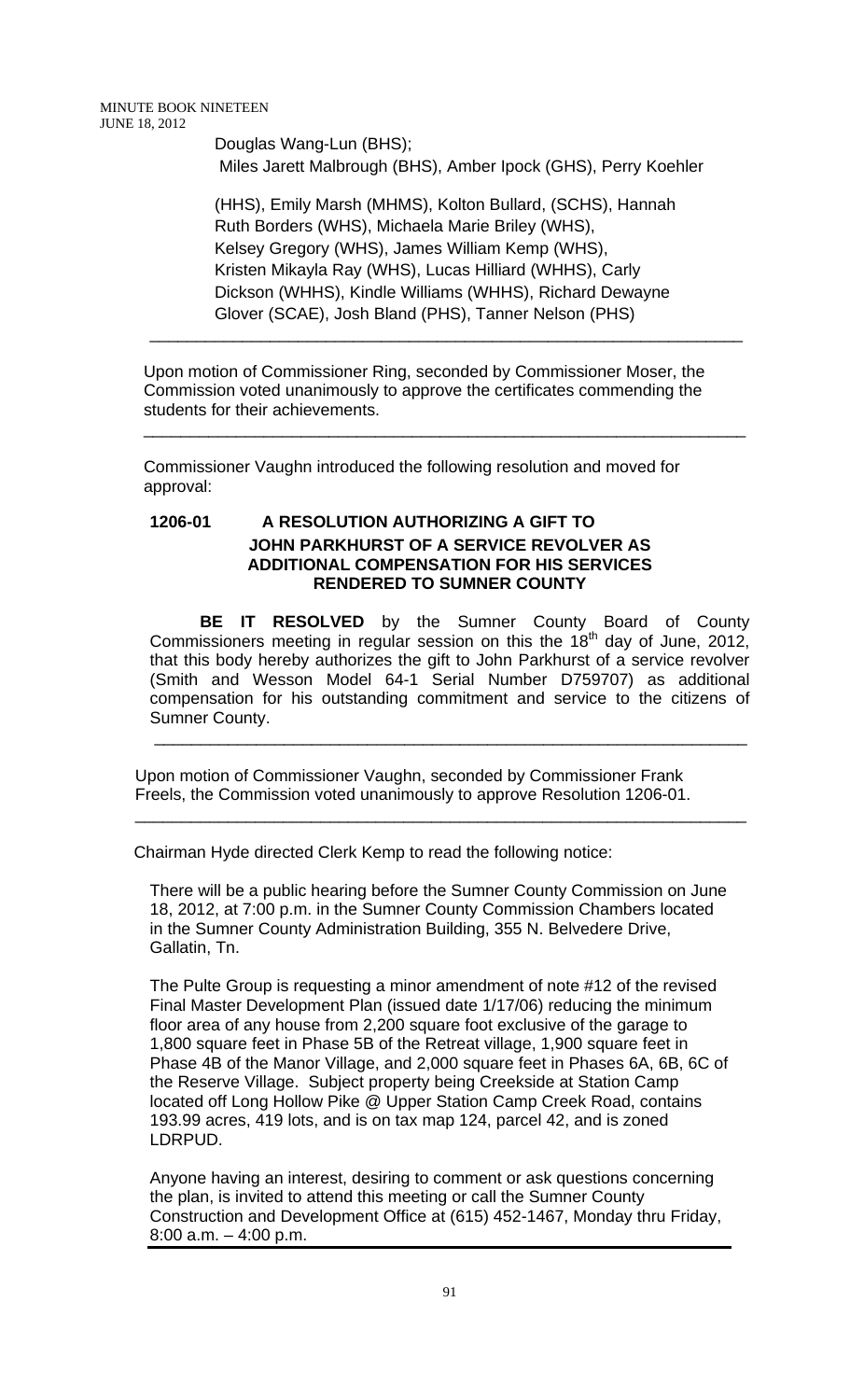Chairman Hyde declared the public hearing open for anyone wishing to speak.

Ken Brandis of 1001 Gannett Road voiced his opposition to the proposal put forth by Pulte Group to reduce the square footage of the houses in the development.

With no one else wishing to speak, Chairman Hyde declared the public hearing closed.

 Glen McGee, a South Star consultant for Centex Pulte Homes that owns and develops Creekside development on Long Hollow Pike. Mr. McGee stated the down turn in the economy had affected the development of a 419 units. He stated that the market demands are trending toward smaller, single-level homes, for older individuals.

Upon motion by Commissioner Akins, seconded by Commissioner Frank Freels, the Commission voted to suspend the rules to allow an unidentified person in the audience to ask a question of Mr. McGee who, in turn, yielded the floor to Matthew Scribner, the property developer. He stated that the lot size dictates, in many circumstances, the size of a single-level home.

Commissioner LeMarbre moved, seconded by Commissioner Matthews, to approve the following resolution:

### **1206-02 A RESOLUTION APPROVING AN AMENDMENT OF NOTE NUMBER 12 OF THE REVISED FINAL MASTER DEVELOPMENT PLAN AT THE CREEKSIDE AT STATION CAMP DEVELOPMENT**

**BE IT RESOLVED** by the Sumner County Board of County Commissioners meeting in regular session on this the  $18<sup>th</sup>$  day of June, 2012 that this body does hereby approve the amendment requested by Pulte Group to note number 12 of the revised Final Master Development Plan (issued date January 17, 2006) reducing the minimum floor area of any house from 2,200 square feet exclusive of the garage to 1,800 square feet in Phase 5B of the Retreat Village, 1900 square feet in Phase 4B of the Manor Village and 2,000 square feet in Phases 6A, 6B and 6C of the Reserve Village (Subject property being Creekside at Station Camp located off Long Hollow Pike at Upper Station Camp Creek Road, containing 193.33 acres, 419 lots and is on tax map 124, parcel 42 and is Zoned LDRPUD).

\_\_\_\_\_\_\_\_\_\_\_\_\_\_\_\_\_\_\_\_\_\_\_\_\_\_\_\_\_\_\_\_\_\_\_\_\_\_\_\_\_\_\_\_\_\_\_\_\_\_\_\_\_\_\_\_\_\_\_\_\_\_\_\_

The electronic vote was recorded in the following manner:

| Akins     | Ν              | Taylor              | Y             | Geminden      |   |
|-----------|----------------|---------------------|---------------|---------------|---|
| Utley     | Y              | Graves              | Y             | Satterfield   | N |
| F. Freels | Y              | <b>Matthews</b>     | Y             | <b>Harris</b> |   |
| Ring      |                | <b>Brown Strong</b> | Y             | Vaughn        |   |
| LeMarbre  | Y              | Moser               | Y             | Decker        | Y |
| Hyde      | Y              | Hughes              | N             | Kimbrough     | N |
| Goode     | Y              | P. Freels           | N             | <b>Stone</b>  |   |
| Guthrie   |                |                     |               |               |   |
| 1206-02   | <b>Yes: 17</b> | <b>No: 5</b>        | <b>Abs: 0</b> | 07:55 PM      |   |

Chairman Hyde declared the resolution approved by the body. \_\_\_\_\_\_\_\_\_\_\_\_\_\_\_\_\_\_\_\_\_\_\_\_\_\_\_\_\_\_\_\_\_\_\_\_\_\_\_\_\_\_\_\_\_\_\_\_\_\_\_\_\_\_\_\_\_\_\_\_\_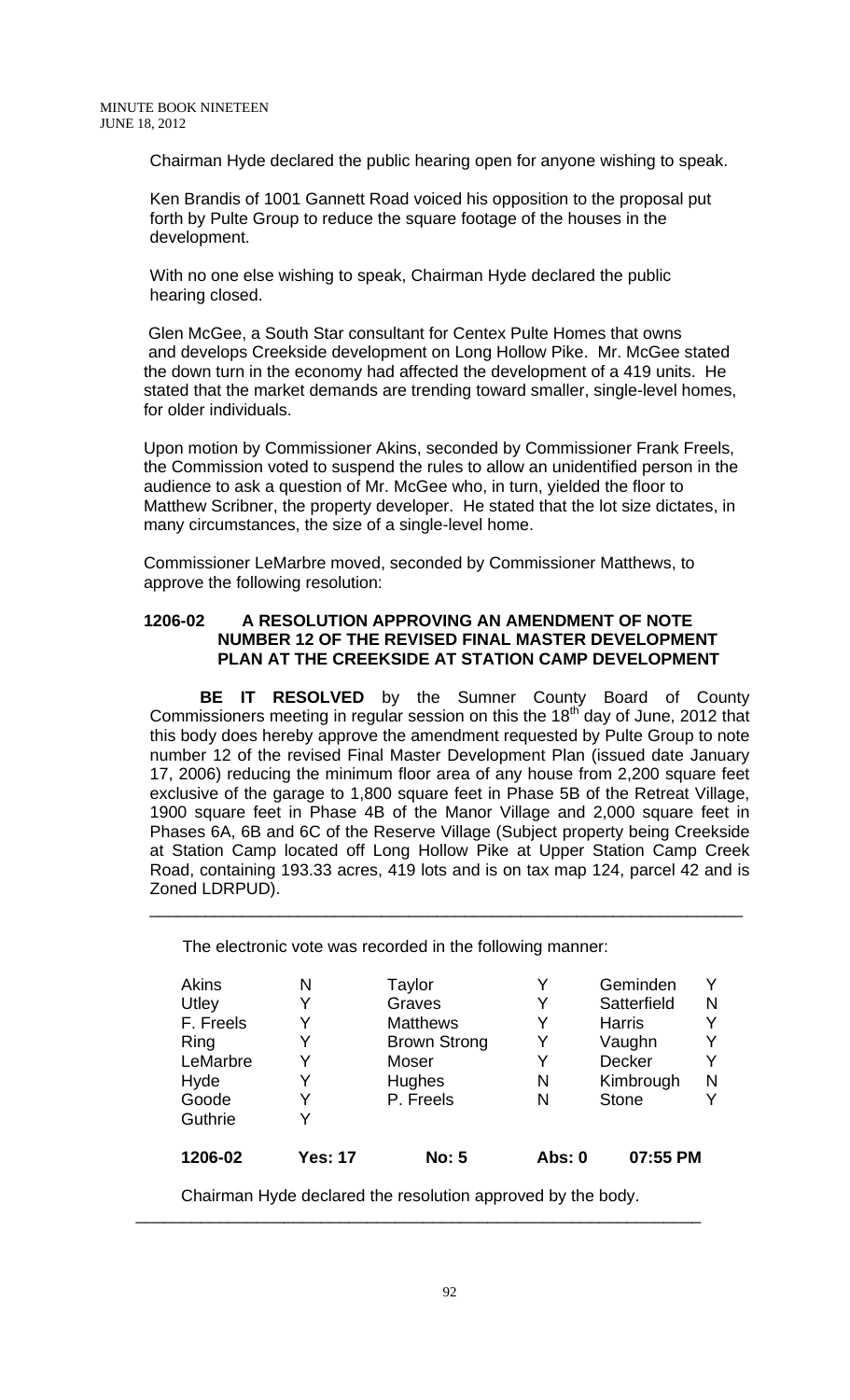#### **CONSENT AGENDA**

Commissioner Moser noted a correction on Resolution1206-13, regarding the school budget amendments. Specifically the nutrition budget should be \$556,417.31 instead of \$530,552.00.

 Commissioner Taylor moved, seconded by Commissioner Harris, to approve the Consent Agenda items as listed below:

## **1206-13 A RESOLUTION APPROVING THE FISCAL YEAR 2011-2012 SUMNER COUNTY BOARD OF EDUCATION GENERAL PURPOSE SCHOOL FUND BUDGET AMENDMENTS**

 **BE IT RESOLVED** by the Sumner County Board of County Commissioners meeting in regular session on this the  $18<sup>th</sup>$  day of June, 2012, that this body hereby approves the 2011-2012 Sumner County Board of Education General Purpose School Fund Budget amendments as shown on the attachment herewith.

\_\_\_\_\_\_\_\_\_\_\_\_\_\_\_\_\_\_\_\_\_\_\_\_\_\_\_\_\_\_\_\_\_\_\_\_\_\_\_\_\_\_\_\_\_\_\_\_\_\_\_\_\_\_\_\_\_\_\_\_\_\_\_\_

## **1206-14 A RESOLUTION APPROPRIATING \$1,485.83 FROM CAPITAL PROJECTS UNASSIGNED FUND BALANCE FOR CAFATERIA TABLES AT INDIAN LAKE ELEMENTARY SCHOOL**

**BE IT RESOLVED** by the Sumner County Board of County Commissioners meeting in regular session on this the  $18<sup>th</sup>$  day of June, 2012, that this body hereby appropriates \$1,485.83 from Capital Projects Unassigned Fund Balance for cafeteria tables at Indian Lake Elementary School as shown on the attachment herewith.

#### **1206-15 A RESOLUTION APPROPRIATING \$2,500.00 FROM TECHNOLOGY GRANT FUNDS FOR DATA PROCESSING EQUIPMENT FOR THE HENDERSONVILLE LIBRARY**

\_\_\_\_\_\_\_\_\_\_\_\_\_\_\_\_\_\_\_\_\_\_\_\_\_\_\_\_\_\_\_\_\_\_\_\_\_\_\_\_\_\_\_\_\_\_\_\_\_\_\_\_\_\_\_\_\_\_\_\_\_\_\_\_

 **BE IT RESOLVED** by the Sumner County Board of County Commissioners meeting in regular session on this the  $18<sup>th</sup>$  day of June, 2012, that this body hereby appropriates \$2,500.00 from Technology Grant Funds for data processing equipment for the Hendersonville Library as shown on the attachment herewith.

\_\_\_\_\_\_\_\_\_\_\_\_\_\_\_\_\_\_\_\_\_\_\_\_\_\_\_\_\_\_\_\_\_\_\_\_\_\_\_\_\_\_\_\_\_\_\_\_\_\_\_\_\_\_\_\_\_\_\_\_\_\_\_\_

### **1206-16 A RESOLUTION AUTHORIZING TRANSFERS WITHIN MAJOR CATEGORIES FOR THE STATION CAMP GREENWAY**

**BE IT RESOLVED** by the Sumner County Board of County Commissioners meeting in regular session on this the  $18<sup>th</sup>$  day of June, 2012 that this body does hereby authorize the transfers within major categories for the Station Camp Greenway as shown on the attachment herewith.

\_\_\_\_\_\_\_\_\_\_\_\_\_\_\_\_\_\_\_\_\_\_\_\_\_\_\_\_\_\_\_\_\_\_\_\_\_\_\_\_\_\_\_\_\_\_\_\_\_\_\_\_\_\_\_\_\_\_\_\_\_\_\_\_

## **1206-17 A RESOLUTION TRANSFERRING FUNDS TO VARIOUS ACCOUNTS WITHIN THE HIGHWAY DEPARTMENT**

 **BE IT RESOLVED** by the Sumner County Board of County Commissioners meeting in regular session on this the 18<sup>th</sup> day of June, 2012 that this body does hereby transfer funds between Various Accounts of the Highway Department as shown on the attachment herewith.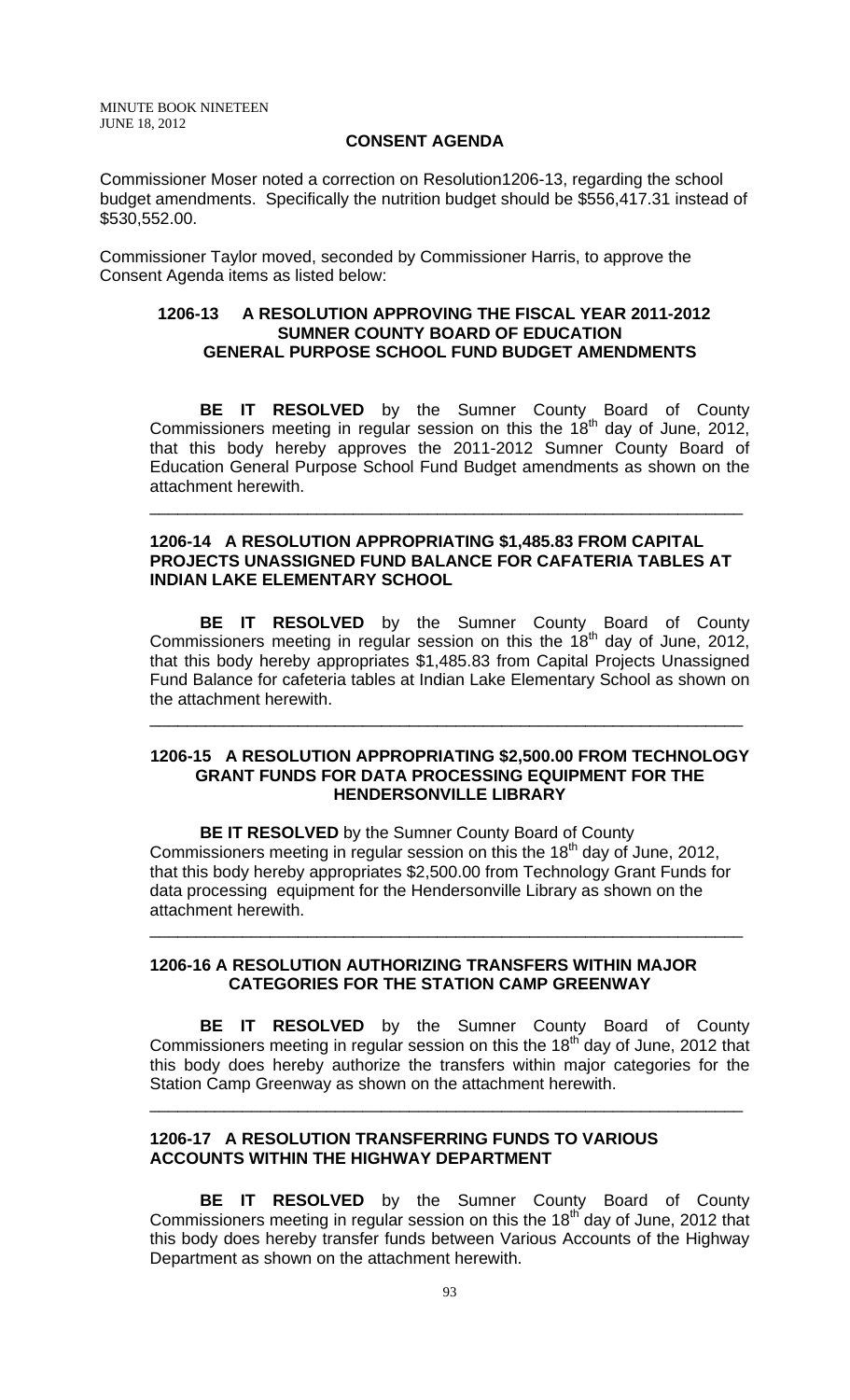### **Tax Refunds**:

- Anchor Marina LLC \$3,793.00
- S. R. Smith LLC aka Planteen LLC \$ 203.94

The electronic vote was recorded in the following manner:

|   |                     |   |               | Abs: 0                                  | 07:56 PM |
|---|---------------------|---|---------------|-----------------------------------------|----------|
| Y | Guthrie             | Y |               |                                         |          |
| Y | Skidmore            | Y | P. Freels     | v                                       |          |
| Y | <b>Hughes</b>       | Y | Kimbrough     | Y                                       |          |
|   | Moser               |   | <b>Decker</b> | Y                                       |          |
|   | <b>Brown Strong</b> | Y | Vaughn        | Y                                       |          |
| Y | <b>Matthews</b>     | Y | <b>Harris</b> | Y                                       |          |
| Y | Graves              | Y | Satterfield   | Y                                       |          |
| Y | Taylor              | Y | Geminden      | Y                                       |          |
|   |                     |   |               | 1206-CONSENT<br>Yes: 23<br><b>No: 0</b> |          |

\_\_\_\_\_\_\_\_\_\_\_\_\_\_\_\_\_\_\_\_\_\_\_\_\_\_\_\_\_\_\_\_\_\_\_\_\_\_\_\_\_\_\_\_\_\_\_\_\_\_\_\_\_\_\_\_\_\_\_\_\_\_\_\_

Chairman Hyde declared the Consent Agenda approved by the body.

## **REPORT FROM COUNTY OFFICIALS**

\_\_\_\_\_\_\_\_\_\_\_\_\_\_\_\_\_\_\_\_\_\_\_\_\_\_\_\_\_\_\_\_\_\_\_\_\_\_\_\_\_\_\_\_\_\_\_\_\_\_\_\_\_\_\_\_\_\_\_\_\_\_\_

County Officials filed the following reports: County Investments, County General Fund, County Debt Service Fund, County Highway Fund, County Capital Outlay Fund, School General Purpose Fund, School Federal Projects Fund, School Food Service Fund, Employee Health Insurance Trust Fund, Employee Dental Insurance Trust Fund, Casualty Insurance Trust Fund, County Trustee Funds, Special Reports: County Dental Insurance Claim Payments, County Health Insurance Claim Payments, County Property Tax Collections, County EMS Billing/Collections/Balances, County Sales Tax Collections, County Wheel Tax Collections, County Tax Rates/Property Values and County School Loan Program Rates. Approval of the filing of these records does not certify to the accuracy of the documents.

\_\_\_\_\_\_\_\_\_\_\_\_\_\_\_\_\_\_\_\_\_\_\_\_\_\_\_\_\_\_\_\_\_\_\_\_\_\_\_\_\_\_\_\_\_\_\_\_\_\_\_\_\_\_\_\_\_\_\_\_\_\_\_

Chairman Hyde introduced the following resolution:

## **1206-NOT A RESOLUTION TO APPROVE AND ACCEPT APPLICATIONS FOR NOTARY PUBLIC POSITIONS AND PERSONAL SURETY GUARANTORS**

 **WHEREAS,** according to the law of the State of Tennessee, an individual must apply for the office of notary public in the county of residence, or of their principal place of business; and

 **WHEREAS**, state statute requires personal sureties making bonds for Notaries publics to be approved by the Sumner County Commission; and

 **WHEREAS,** said applicant must be approved by the County Commission assembled; and

 **WHEREAS,** Bill Kemp, Sumner County Clerk, has certified according to the records of his office that the persons named on the attached listing labeled "SUMNER COUNTY NOTARY PUBLIC APPLICATIONS and SURETY GUARANTORS" have duly applied for the positions so sought; and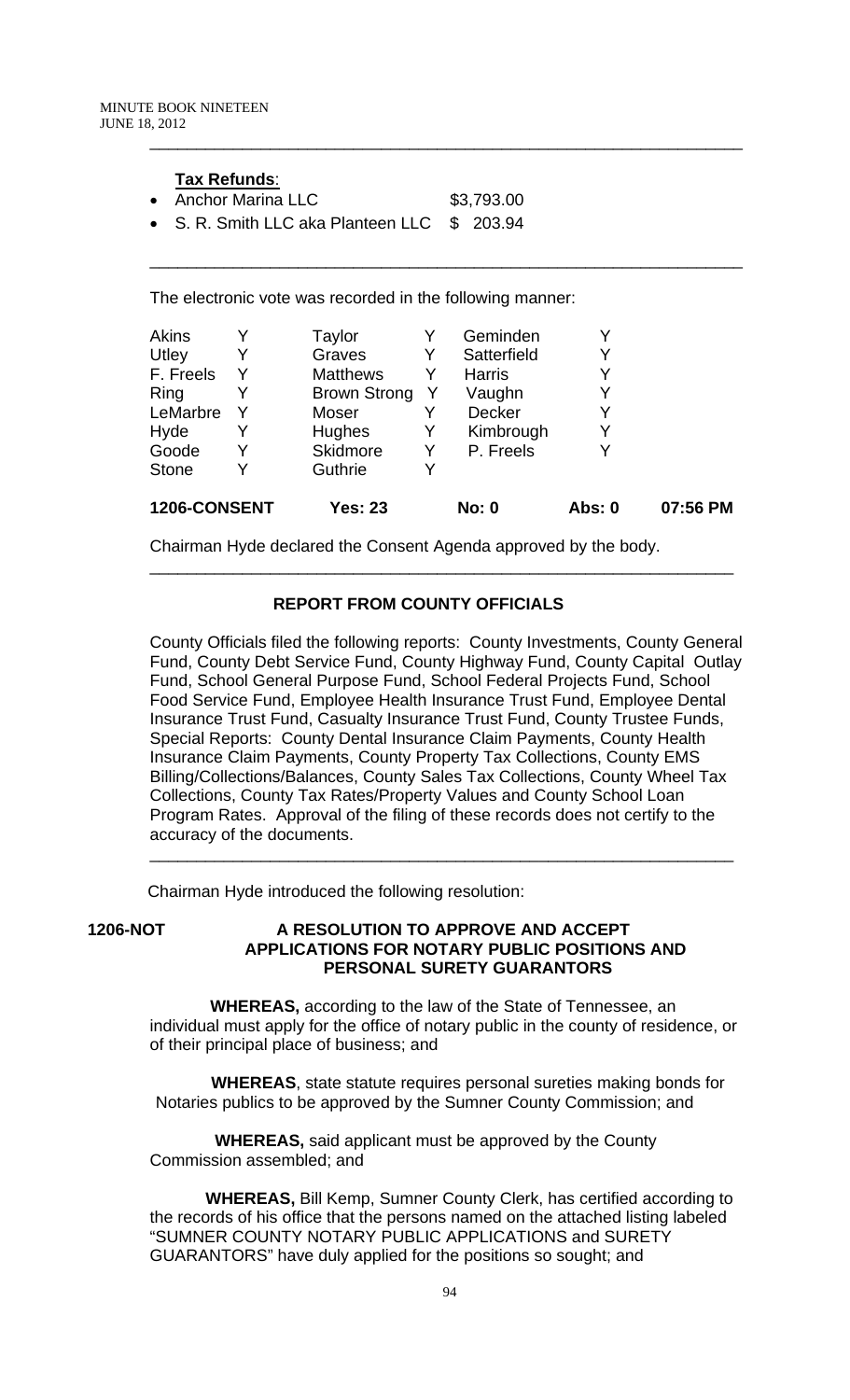## **BE IT FURTHER RESOLVED THAT THIS TAKE EFFECT FROM AND AFTER PASSAGE. –––––––––––––––––––––––––––––––––––––––––––––––––––––––––**

#### **Notaries to be elected June 21, 2012**

BARBARA ANN BARANYI JOSEPH G LEMONDS BILLY J. BARRETT MARK LINDISCH LESLI BEAN LAUREN J LONG CHARLES R BOBBITT JR MARILYN MALONE CREIGHTON BOYD STACIE ANN MAPLES DONNA BRITTON LINDA LEE MOORE SHARI COLLIER SHIRLEY J MORRIS KATHY CREASY R. KIRKLAND MOSER ANGELA B CREEKMORE WANDA R MOSS LAUREN EALEY CRYSTAL MURPHY BARBARA ENGLAND MARY BETH PACSI JENNIFFER LYNN FRANKLIN ADAM C. PERKINS TERESA W GILLHAM DEANNA PERRY ROBBIE F GREEN J BRIAN TAYLOR WENDY HANNAH CHARLES M TAYLOR SR ADAM D JOHNSON KIMBERLY THOMPSON DANA C JONES KAY THURMAN HEATHER L JONES JENNIFER L TOWE DAWN N KEMP

CRYSTAL BREWER JANICE MCKINNEY MARTIN

 Upon motion of Commissioner Frank Freels, seconded by Commissioner Vaughn, voting was recorded in the following manner:

\_\_\_\_\_\_\_\_\_\_\_\_\_\_\_\_\_\_\_\_\_\_\_\_\_\_\_\_\_\_\_\_\_\_\_\_\_\_\_\_\_\_\_\_\_\_\_\_\_\_

| Akins       |   | Taylor              |              | Α | Geminden      | Y        |
|-------------|---|---------------------|--------------|---|---------------|----------|
| Utley       | Y | Graves              |              | Y | Satterfield   | Y        |
| F. Freels   | Y | <b>Matthews</b>     |              | Y | <b>Harris</b> | Y        |
| Ring        | Y | <b>Brown Strong</b> |              | Y | Vaughn        | Y        |
| LeMarbre    | Y | <b>Decker</b>       |              | Y | Hyde          | Y        |
| Hughes      | Y | Kimbrough           |              | Y | Goode         | Y        |
| Skidmore    | Y | P. Freels           |              |   | <b>Stone</b>  | Α        |
| Guthrie     |   |                     |              |   |               |          |
| 1206-NOTARY |   | <b>Yes: 20</b>      | <b>No: 0</b> |   | <b>Abs: 2</b> | 07:57 PM |

Chairman Hyde declared the election of Notaries Public by the body.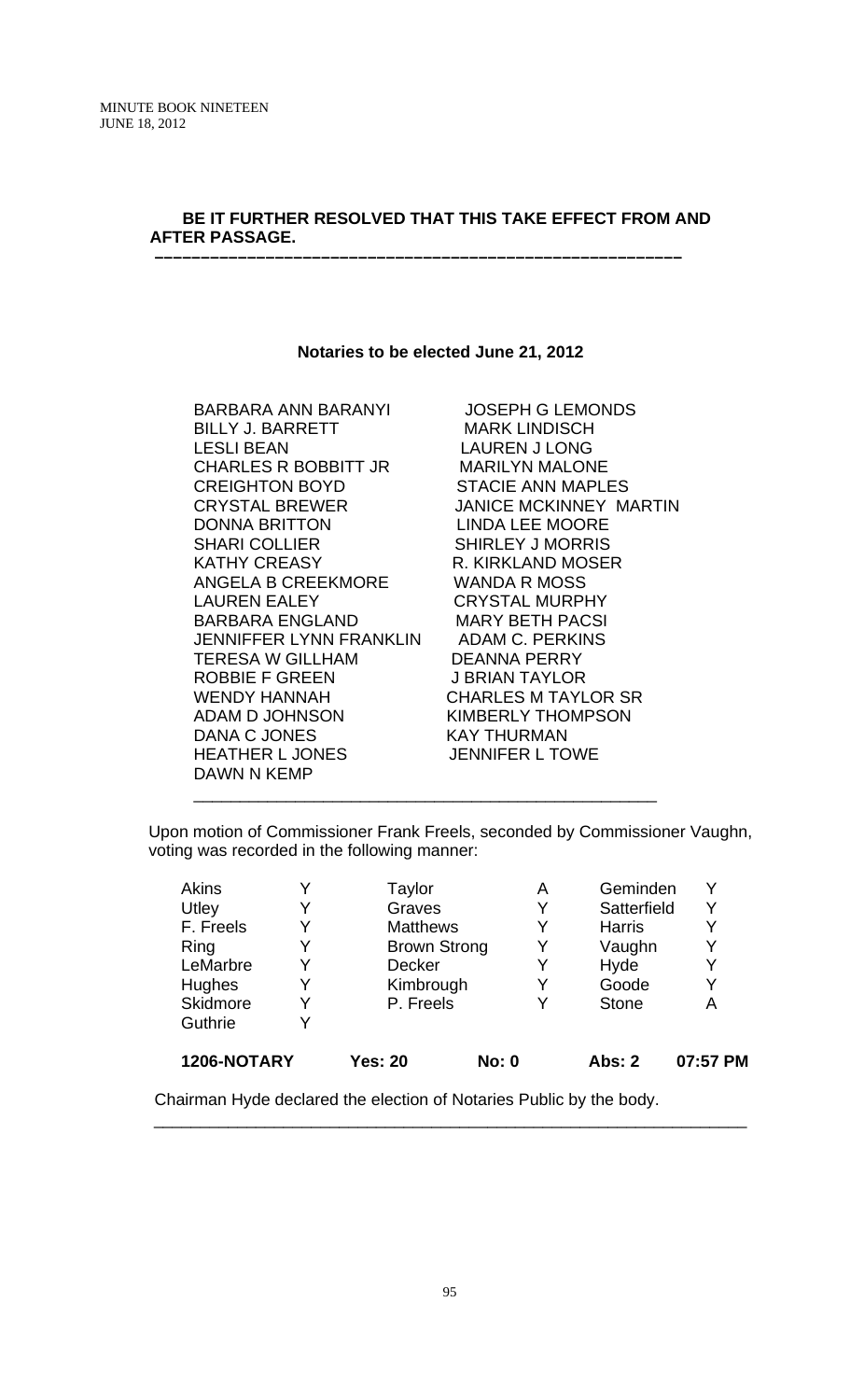# **COMMITTEE ON COMMITTEES**

Stone announced that the expiring term of Terry Mimms on the Sheriff Civil Service Board. Upon motion of Commissioner Stone, seconded by Commissioner LeMarbre, the Commission voted to re-appoint Mr. Mimms to the Board.

Commissioner Stone noted one resignation from the Sumner County Planning Commission was Commissioner Shawn Utley from Zone 5. He said County Executive Holt recommended Billy Geminden to replace Mr. Utley.Commissioner Stone moved, seconded by Commissioner Taylor, to approve the replacement. The motion carried by unanimous voice vote of the body.

Chairman Stone noted the following appointments for next month:

- Airport Authority REGIONAL, 5 year term, County Commission Appointment, David Blankenship, term expires July,2012 – DEFER
- Library Board, 3 year term, County Commission and/or City Governing Bodies if County agrees, Larry Hinton, term expires July, 2012
- 2012 Finance Act Committee and related subcommittees
- Carry-over appointment for the Solid Waste Board

### **HIGHWAY COMMISSION**

There was no report from the Highway Commission.

# **EDUCATION COMMITTEE**

**\_\_\_\_\_\_\_\_\_\_\_\_\_\_\_\_\_\_\_\_\_\_\_\_\_\_\_\_\_\_\_\_\_\_\_\_\_\_\_\_\_\_\_\_\_\_\_\_\_\_\_\_\_\_\_\_\_\_\_\_\_\_\_\_\_\_\_\_\_** 

\_\_\_\_\_\_\_\_\_\_\_\_\_\_\_\_\_\_\_\_\_\_\_\_\_\_\_\_\_\_\_\_\_\_\_\_\_\_\_\_\_\_\_\_\_\_\_\_\_\_\_\_\_\_\_\_\_\_\_\_\_\_\_\_\_\_\_\_

 Commissioner Decker noted that the Education Committee meeting time had changed from 6:00 p.m. to 5:30 p.m. on the first Monday of the month.

 **\_\_\_\_\_\_\_\_\_\_\_\_\_\_\_\_\_\_\_\_\_\_\_\_\_\_\_\_\_\_\_\_\_\_\_\_\_\_\_\_\_\_\_\_\_\_\_\_\_\_\_\_\_\_\_\_\_\_\_\_\_\_\_\_\_\_\_\_\_** 

# **GENERAL OPERATIONS COMMITTEE**

 Commissioner Skidmore introduced the following resolutions and moved to group and approve Resolutions 1206-03, 1206-04, 1206-05 and 1206-18. Commissioner Utley seconded the motion.

#### **1206-03 A RESOLUTION DECLARING VARIOUS ITEMS FROM JUVENILE COURT AS SURPLUS AND AUTHORIZING DISPOSAL OR SALE OF SAME PURSUANT TO EXISITING POLICIES AND PROCEDURES**

 **BE IT RESOLVED** by the Sumner County Board of County Commissioners meeting in regular session on this the  $18<sup>th</sup>$  day of June, 2012 that this body does hereby declare the items from Juvenile Court as surplus as shown on the attachment; and

**BE IT FURTHER RESOLVED,** that the disposal or sale of the same is authorized pursuant to existing policies and procedures.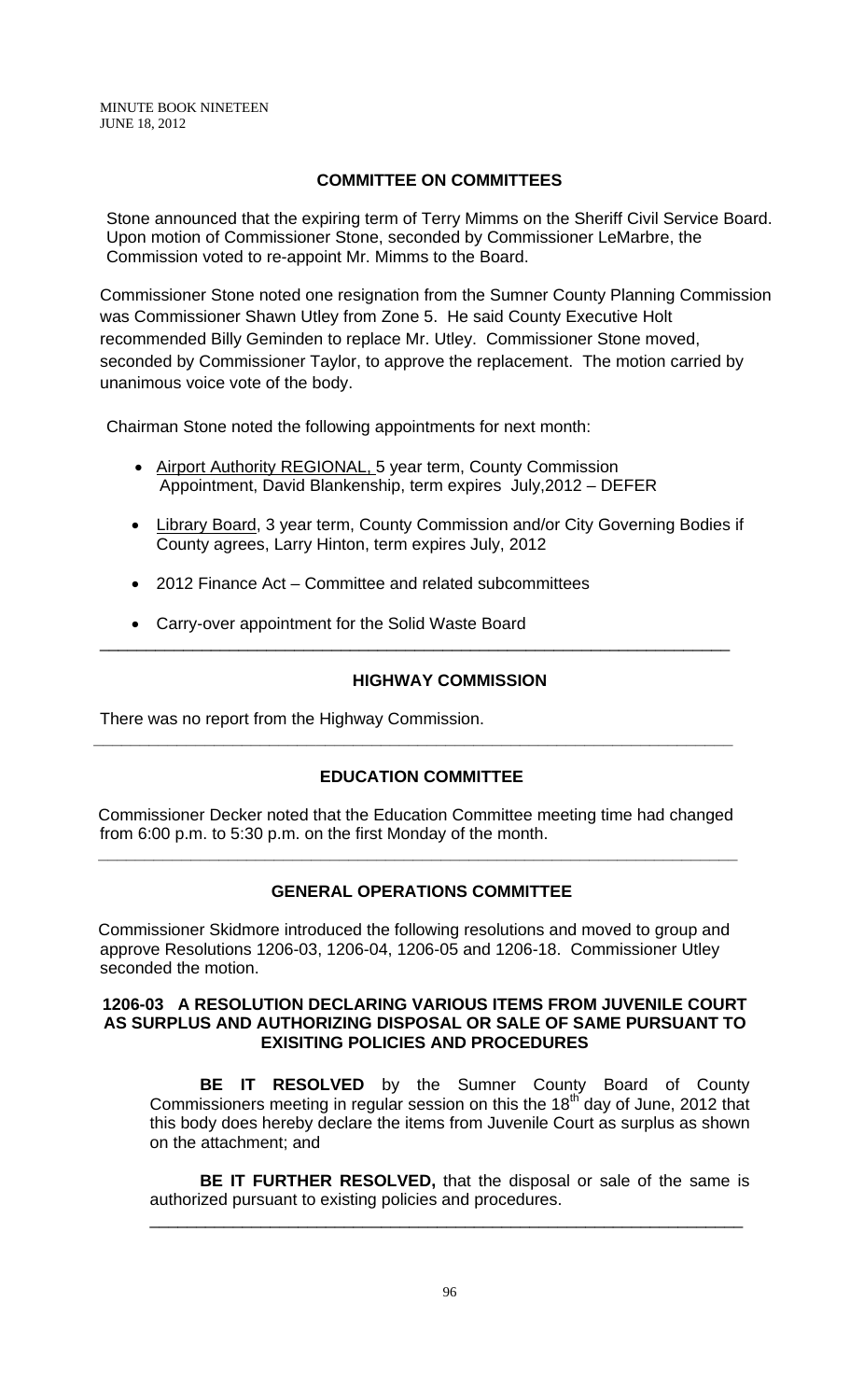## **1206-04 A RESOLUTION DECLARING VARIOUS ITEMS FROM THE SHERIFF'S OFFICE AS SURPLUS AND AUTHORIZING DISPOSAL OR SALE PURSUANT TO EXISTING POLICIES AND PROCEDURES**

 **BE IT RESOLVED** by the Sumner County Board of County Commissioners meeting in regular session on this the  $18<sup>th</sup>$  day of June, 2012 that this body does hereby declare the items as surplus as shown on the attachment; and

**BE IT FURTHER RESOLVED** that the disposal or sale of the same is authorized pursuant to existing policies and procedures.

\_\_\_\_\_\_\_\_\_\_\_\_\_\_\_\_\_\_\_\_\_\_\_\_\_\_\_\_\_\_\_\_\_\_\_\_\_\_\_\_\_\_\_\_\_\_\_\_\_\_\_\_\_\_\_\_\_\_\_\_\_\_\_\_

## **1206-05 A RESOLUTION DECLARING VARIOUS ITEMS FROM THE SUMNER COUNTY HIGHWAY DEPARTMENT AS SURPLUS PROPERTY AND AUTHORIZING DISPOSAL OR SALE OF SAME PURSUANT TO EXISTING POLICIES AND PROCEDURES**

**BE IT RESOLVED** by the Sumner County Board of County Commissioners meeting in regular session on this the  $18<sup>th</sup>$  day of June, 2012, that this body hereby declares various items from the Sumner County Highway Department as surplus as shown on the attachment; and

**BE IT FURTHER RESOLVED** that the disposal or sale of the same is authorized pursuant to existing policies and procedures; and

**BE IT FURTHER RESOLVED** that the Highway Superintendent is authorize to offer these items for sale through other specialized auctions, if deemed appropriate.

\_\_\_\_\_\_\_\_\_\_\_\_\_\_\_\_\_\_\_\_\_\_\_\_\_\_\_\_\_\_\_\_\_\_\_\_\_\_\_\_\_\_\_\_\_\_\_\_\_\_\_\_\_\_\_\_\_\_\_\_\_\_\_\_

#### **1206-18 A RESOLUTION DECLARING VARIOUS ITEMS FROM THE MAGISTRATES AS SURPLUS AND AUTHORIZING DISPOSAL OR SALE OF SAME PURSUANT TO EXISITING POLICIES AND PROCEDURES**

 **BE IT RESOLVED** by the Sumner County Board of County Commissioners meeting in regular session on this the  $18<sup>th</sup>$  day of June, 2012 that this body does hereby declare the items from the Magistrates as surplus as shown on the attachment; and

**BE IT FURTHER RESOLVED,** that the disposal or sale of the same is authorized pursuant to existing policies and procedures.

\_\_\_\_\_\_\_\_\_\_\_\_\_\_\_\_\_\_\_\_\_\_\_\_\_\_\_\_\_\_\_\_\_\_\_\_\_\_\_\_\_\_\_\_\_\_\_\_\_\_\_\_\_\_\_\_\_\_\_\_\_\_\_\_

Upon unanimous voice vote of the body, the Commission approved the resolutions.

# **EMERGENCY SERVICES COMMITTEE**

**\_\_\_\_\_\_\_\_\_\_\_\_\_\_\_\_\_\_\_\_\_\_\_\_\_\_\_\_\_\_\_\_\_\_\_\_\_\_\_\_\_\_\_\_\_\_\_\_\_\_\_\_\_\_\_\_\_\_\_\_\_\_\_\_\_\_\_\_\_** 

 **\_\_\_\_\_\_\_\_\_\_\_\_\_\_\_\_\_\_\_\_\_\_\_\_\_\_\_\_\_\_\_\_\_\_\_\_\_\_\_\_\_\_\_\_\_\_\_\_\_\_\_\_\_\_\_\_\_\_\_\_\_\_\_\_\_\_\_\_\_** 

There was no report from the Emergency Services Committee.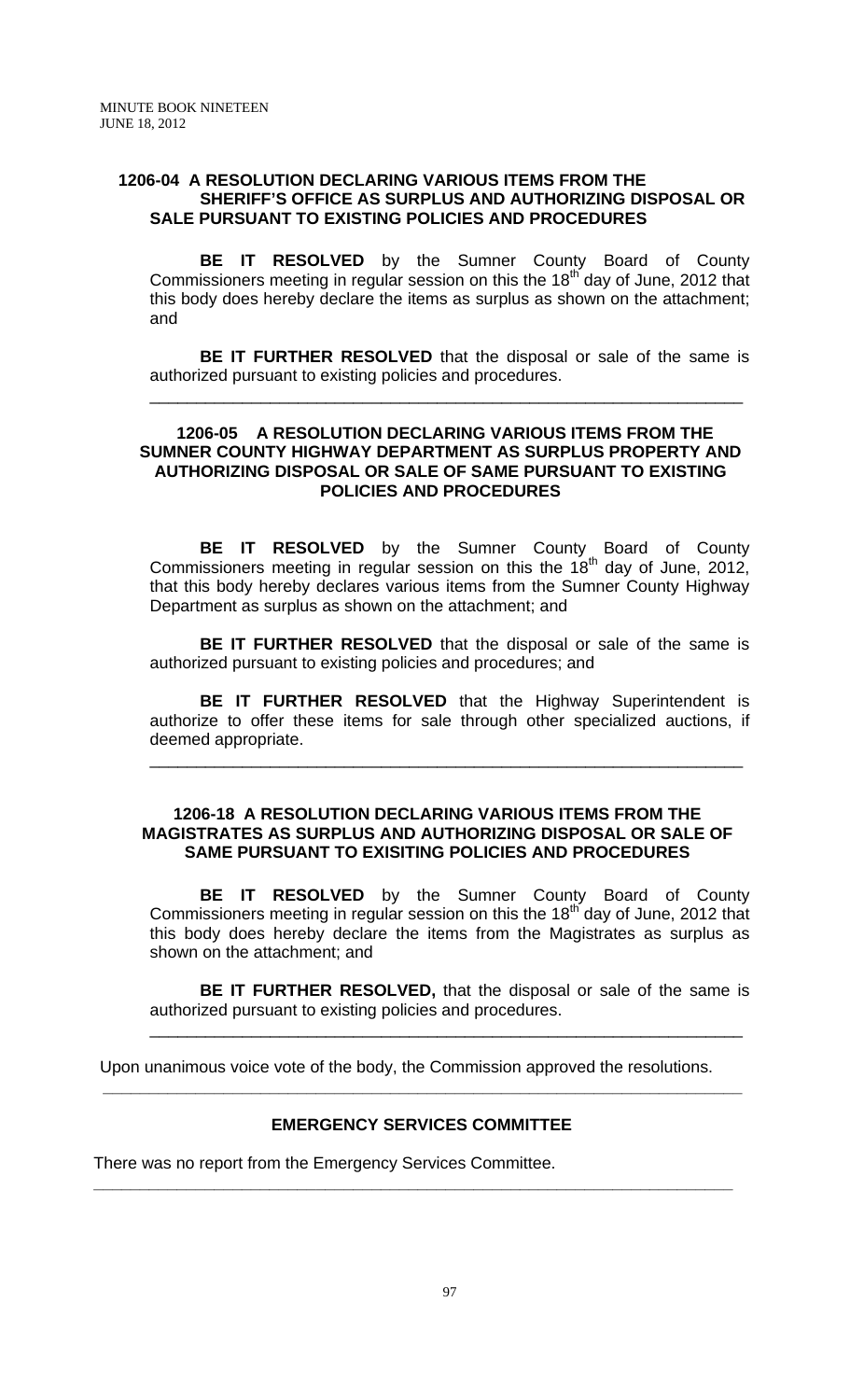# **PUBLIC SERVICES COMMITTEE**

There was no report from the Public Services Committee.

### **LEGISLATIVE COMMITTEE**

**\_\_\_\_\_\_\_\_\_\_\_\_\_\_\_\_\_\_\_\_\_\_\_\_\_\_\_\_\_\_\_\_\_\_\_\_\_\_\_\_\_\_\_\_\_\_\_\_\_\_\_\_\_\_\_\_\_\_\_\_\_\_\_\_\_\_\_\_\_** 

Commissioner Decker introduced the following resolution and moved for approval. The motion was seconded by Commissioner Frank Freels.

### **1206-06 A RESOLUTION APPROVING PERSONNEL POLICIES FOR ALL SUMNER COUNTY EMPLOYEES**

**BE IT RESOLVED** by the Sumner County Board of County Commissioners meeting in regular session on this the  $18<sup>th</sup>$  day of June, 2012, that this body hereby approves the attached Personnel Policies (designated herewith as Exhibit A) for all Sumner County employees effective July 1, 2012; and

**BE IT FURTHER RESOLVED** that all Sumner County employees shall be covered by the policies except for the following policies which are also approved for filing:

- (1) The County Clerk's Office Policies attached as Exhibit B;
- (2) Trustee's Office Policies attached as Exhibit C;
- (3) Register of Deed's Office attached as Exhibit D;
- (4) Circuit Court Clerk's Offices attached as Exhibit E;
- (5) Emergency Services policies attached as Exhibit F;
- (6) Sheriff's Office policies attached as Exhibit G;
- (7) Juvenile Court Office Policies attached as Exhibit H;
- (8) Highway Department Policies attached as Exhibit I; and
- (9) Employees working full-time in State Offices; provided, however that the department head of such office requests in writing to the County Executive that the personnel policies of the State of Tennessee be applicable in such offices.

**BE IT FURTHER RESOLVED** that these attached personnel policies (Exhibits A-I) be filed in the County Clerk's Office as part of the record of this body.

\_\_\_\_\_\_\_\_\_\_\_\_\_\_\_\_\_\_\_\_\_\_\_\_\_\_\_\_\_\_\_\_\_\_\_\_\_\_\_\_\_\_\_\_\_\_\_\_\_\_\_\_\_\_\_\_\_\_\_\_\_\_\_\_

 Upon unanimous voice vote of the body, the Commission approved the resolution.

Commissioner Decker introduced the following resolution and moved for approval. The motion was seconded by Commissioner Moser.

 **\_\_\_\_\_\_\_\_\_\_\_\_\_\_\_\_\_\_\_\_\_\_\_\_\_\_\_\_\_\_\_\_\_\_\_\_\_\_\_\_\_\_\_\_\_\_\_\_\_\_\_\_\_\_\_\_\_\_\_\_\_\_\_\_\_\_** 

## **1206-07 A RESOLUTION APPROVING A PRIVATE ACT OF THE TENNESSEE GENERAL ASSEMBLY TO CREATE THE "FINANCIAL MANAGEMENT MODERNIZATION SYSTEM OF THE COUNTY OF SUMNER, TENNESSEE OF 2012"**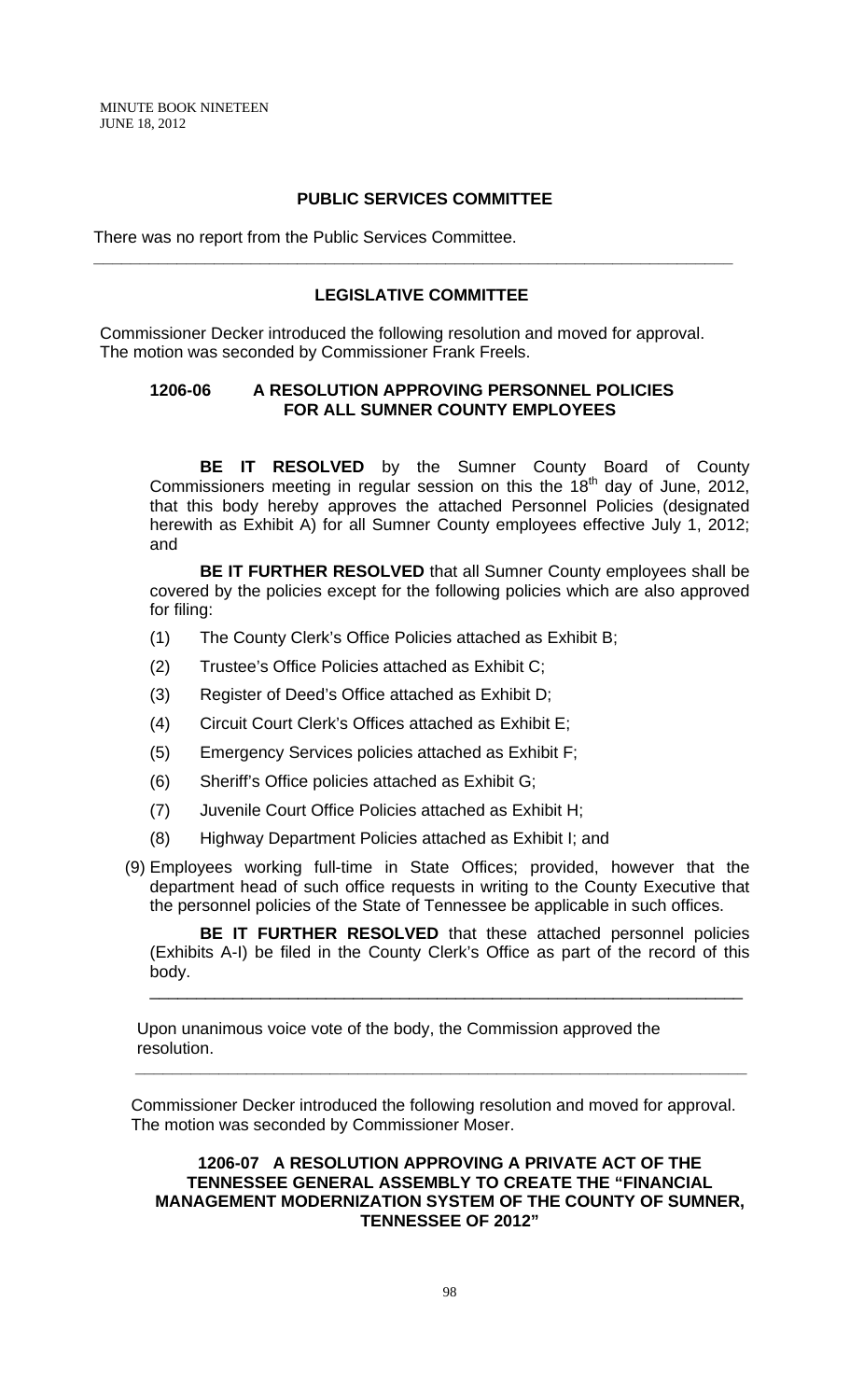**BE IT RESOLVED** from the Sumner County Board of County Commissioners meeting in regular session on this the  $18<sup>th</sup>$  day of June, 2012 that this body does hereby approve Private Chapter 70 of the Private Acts of 2012 which creates the "Financial Management Modernization System of the County of Sumner, Tennessee of 2012" (hereafter the "2012 Finance Act"); and

**BE IT FURTHER RESOLVED** that a copy of this act is attached herewith and is incorporated into the records of this body; and

**BE IT FURTHER RESOLVED** that the Law Director is to notify the State of Tennessee of the acceptance of this private act by this body.

\_\_\_\_\_\_\_\_\_\_\_\_\_\_\_\_\_\_\_\_\_\_\_\_\_\_\_\_\_\_\_\_\_\_\_\_\_\_\_\_\_\_\_\_\_\_\_\_\_\_\_\_\_\_\_\_\_\_\_\_\_\_\_\_

The electronic vote was recorded in the following manner:

| <b>Akins</b> |                | Taylor              | v      | Geminden      |  |
|--------------|----------------|---------------------|--------|---------------|--|
| Utley        |                | Graves              | Y      | Satterfield   |  |
| F. Freels    |                | <b>Matthews</b>     | Y      | <b>Harris</b> |  |
| Ring         |                | <b>Brown Strong</b> | Y      | Vaughn        |  |
| LeMarbre     |                | Moser               | Y      | Decker        |  |
| Hyde         |                | Hughes              | Y      | Kimbrough     |  |
| Goode        | Y              | Skidmore            | Y      | P. Freels     |  |
| <b>Stone</b> |                | Guthrie             |        |               |  |
| 1206-07      | <b>Yes: 23</b> | <b>No: 0</b>        | Abs: 0 | 08:03 PM      |  |

\_\_\_\_\_\_\_\_\_\_\_\_\_\_\_\_\_\_\_\_\_\_\_\_\_\_\_\_\_\_\_\_\_\_\_\_\_\_\_\_\_\_\_\_\_\_\_\_\_\_\_\_\_\_\_\_\_\_\_\_\_

Chairman Hyde declared the resolution approved by the body.

# **RULES AND PROCEDURES**

There was no report from the Rules and Procedures Committee.

## **FINANCIAL MANAGEMENT COMMITTEE**

 **\_\_\_\_\_\_\_\_\_\_\_\_\_\_\_\_\_\_\_\_\_\_\_\_\_\_\_\_\_\_\_\_\_\_\_\_\_\_\_\_\_\_\_\_\_\_\_\_\_\_\_\_\_\_\_\_\_\_\_\_\_\_\_\_\_\_\_\_** 

There was no report from the Financial Management Committee.

# **BUDGET COMMITTEE**

 **\_\_\_\_\_\_\_\_\_\_\_\_\_\_\_\_\_\_\_\_\_\_\_\_\_\_\_\_\_\_\_\_\_\_\_\_\_\_\_\_\_\_\_\_\_\_\_\_\_\_\_\_\_\_\_\_\_\_\_\_\_\_\_\_\_\_\_\_** 

Commissioner Moser introduced the following resolution and moved for approval. The motion was seconded by Commissioner Ring.

#### **1206-08 A RESOLUTION APPROPRIATING \$27,113.30 FOR TECHNOLOGY EQUIPMENT TO THE BOARD OF EDUCATION FROM THE UNASSIGNED FUND BALANCES OF THE CAPITAL PROJECTS FUND AS SHOWN ON THE ATTACHMENT**

**BE IT RESOLVED** by the Sumner County Board of County Commissioners meeting in regular session on this the  $18<sup>th</sup>$  day of June, 2012, that this body hereby appropriates \$27,113.30 to the Board of Education for technology equipment from the unassigned fund balances of the Capital Projects Fund as shown on the attachment herewith.

\_\_\_\_\_\_\_\_\_\_\_\_\_\_\_\_\_\_\_\_\_\_\_\_\_\_\_\_\_\_\_\_\_\_\_\_\_\_\_\_\_\_\_\_\_\_\_\_\_\_\_\_\_\_\_\_\_\_\_\_\_\_\_\_

The electronic vote was recorded in the following manner:

| <b>Akins</b> | Taylor |        | Geminden    |  |  |
|--------------|--------|--------|-------------|--|--|
| Utley        |        | Graves | Satterfield |  |  |
|              |        |        |             |  |  |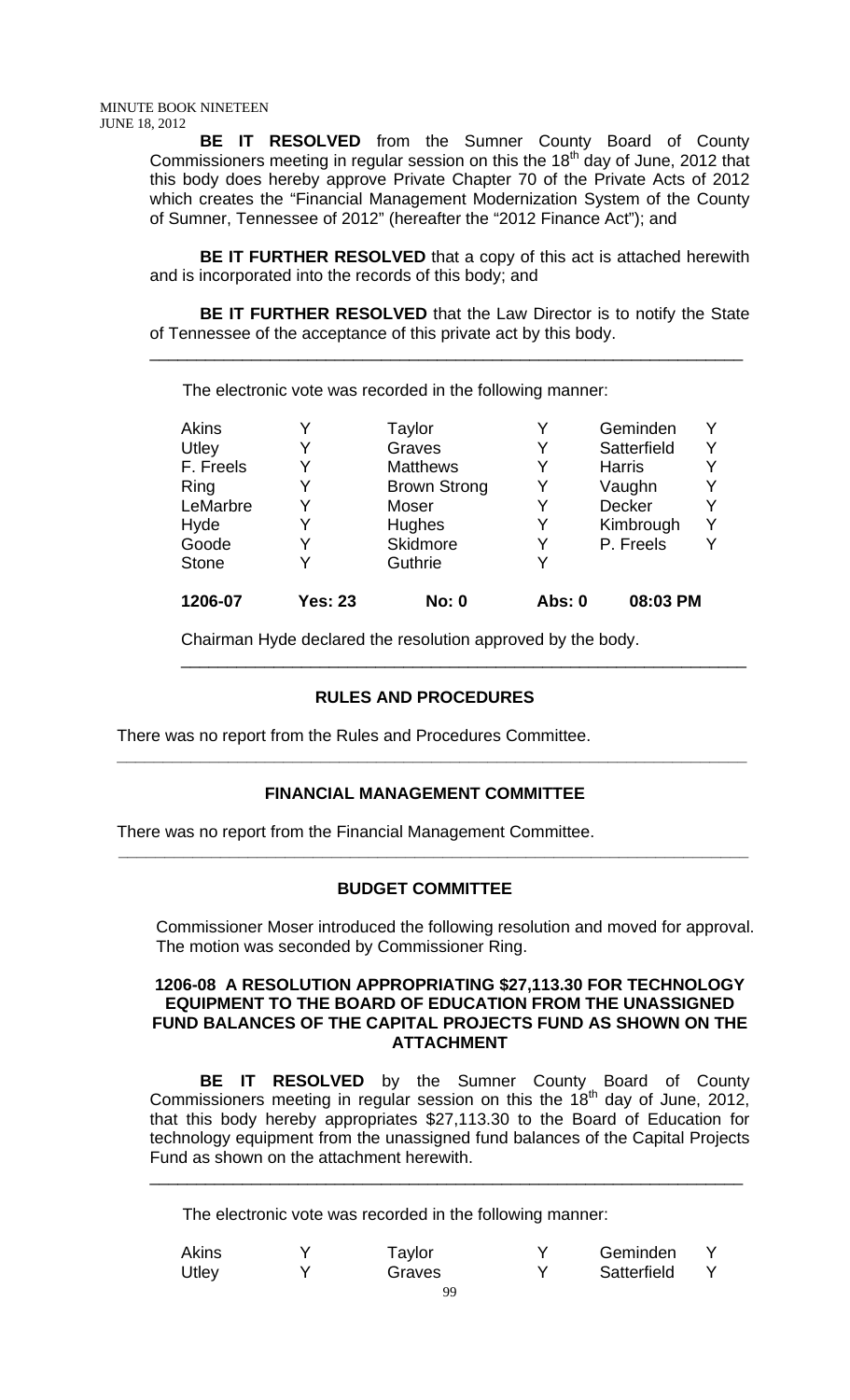MINUTE BOOK NINETEEN

JUNE 18, 2012

| 08:05 PM       |  |
|----------------|--|
|                |  |
| P. Freels<br>v |  |
| v<br>Kimbrough |  |
|                |  |
| Y              |  |
|                |  |
|                |  |

Chairman Hyde declared the resolution approved by the body.

Commissioner Moser introduced the following resolution and moved for approval. The motion was seconded by Commissioner Decker.

\_\_\_\_\_\_\_\_\_\_\_\_\_\_\_\_\_\_\_\_\_\_\_\_\_\_\_\_\_\_\_\_\_\_\_\_\_\_\_\_\_\_\_\_\_\_\_\_\_\_\_\_\_\_\_\_\_\_\_\_\_

#### **1206-09 A RESOLUTION APPROPRIATING \$145,000.00 FROM THE UNASSIGNED FUND BALANCE OF THE CAPITAL PROJECTS FUND FOR THE HIRING OF THE ERP CONSULTANT FOR THE 2012 FINANCE ACT**

**BE IT RESOLVED** by the Sumner County Board of County Commissioners meeting in regular session on this the  $18<sup>th</sup>$  day of June, 2012, that this body hereby appropriates \$145,000.00 from the Unassigned Fund Balance of the Capital Projects Fund for the hiring of the ERP Consultant for the 2012 Finance Act as shown on the attachment herewith.

\_\_\_\_\_\_\_\_\_\_\_\_\_\_\_\_\_\_\_\_\_\_\_\_\_\_\_\_\_\_\_\_\_\_\_\_\_\_\_\_\_\_\_\_\_\_\_\_\_\_\_\_\_\_\_\_\_\_\_\_\_\_\_\_

The electronic vote was recorded in the following manner:

| <b>Akins</b> |                | Taylor              | Α             | Geminden      |   |
|--------------|----------------|---------------------|---------------|---------------|---|
| Utley        |                | Graves              | Y             | Satterfield   | N |
| F. Freels    |                | <b>Matthews</b>     |               | <b>Harris</b> |   |
| Ring         |                | <b>Brown Strong</b> | Y             | Vaughn        |   |
| LeMarbre     |                | Moser               | Y             | Decker        |   |
| Hyde         |                | <b>Hughes</b>       | Y             | Kimbrough     |   |
| Goode        |                | Skidmore            | Y             | P. Freels     |   |
| <b>Stone</b> |                | Guthrie             | Y             |               |   |
| 1206-09      | <b>Yes: 21</b> | <b>No: 1</b>        | <b>Abs: 1</b> | 08:06 PM      |   |

Chairman Hyde declared the resolution approved by the body.

 Commissioner Moser introduced the following resolution and moved for approval. The motion was seconded by Commissioner Ring.

Commissioner Moser noted a memorandum from the County Law Director David Lawing adjusting the funding downward from \$89,826.00 to \$60,264.00. He stated the funding would come from the intent-to-fund bond issue. The amendment was incorporated into the main motion.

\_\_\_\_\_\_\_\_\_\_\_\_\_\_\_\_\_\_\_\_\_\_\_\_\_\_\_\_\_\_\_\_\_\_\_\_\_\_\_\_\_\_\_\_\_\_\_\_\_\_\_\_\_\_\_\_\_\_\_\_\_

## **1206-10 A RESOLUTION APPROPRIATING UP TO \$60,264.00 FROM THE INTENT TO FUND OF THE CAPITAL PROJECTS FUND FOR COOLING TOWER REPLACEMENT AT INDIAN LAKE ELEMENTARY SCHOOL**

**BE IT RESOLVED** by the Sumner County Board of County Commissioners meeting in regular session on this the  $18<sup>th</sup>$  day of June, 2012, that this body hereby appropriates up to \$60,264.00 from the Intent to Fund and Unassigned Fund Balance of the Capital Projects Fund for Cooling Tower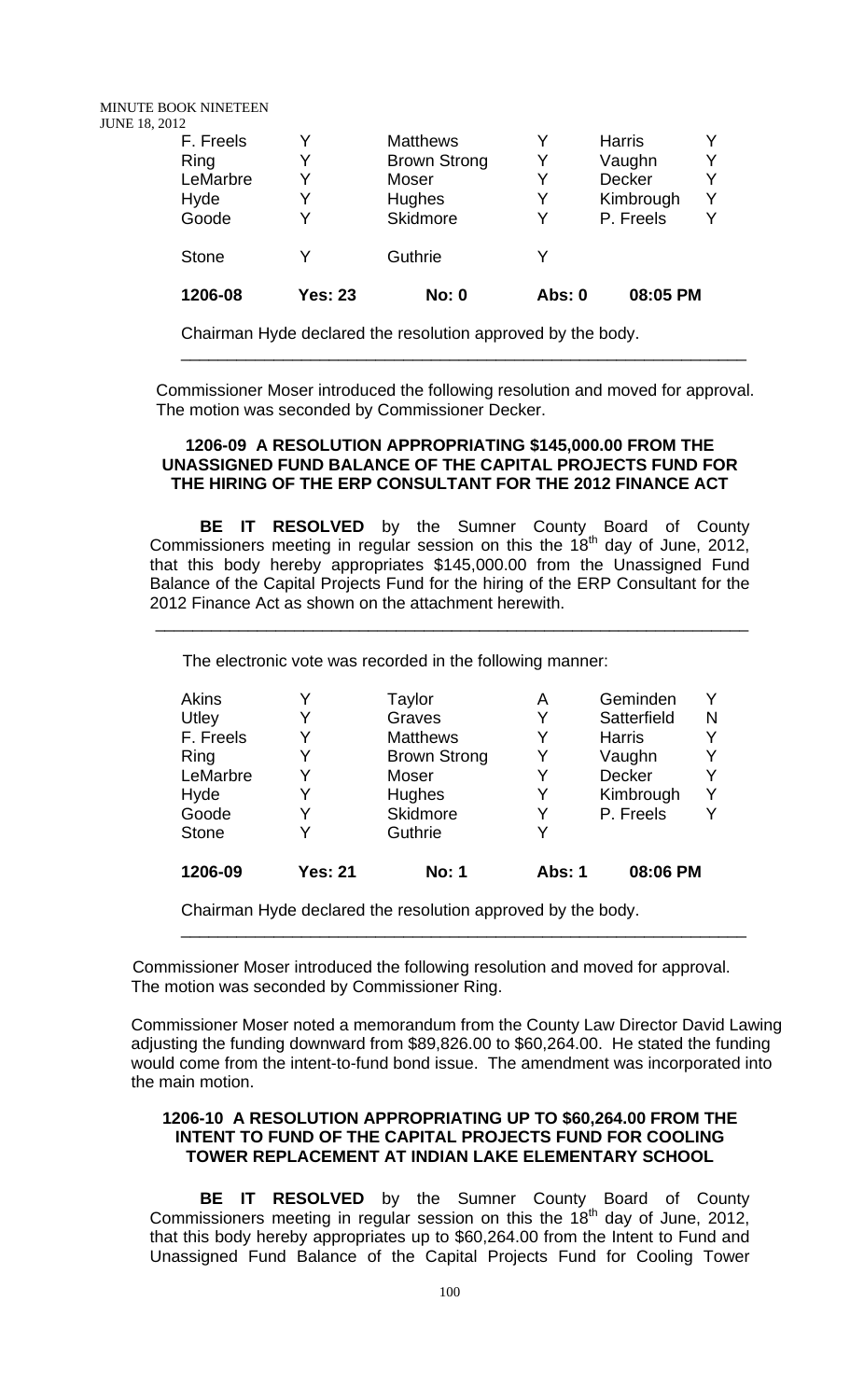The electronic vote was recorded in the following manner:

| 1206-10      | <b>Yes: 23</b> | <b>No: 0</b>        | <b>Abs: 0</b> | 08:07 PM      |  |
|--------------|----------------|---------------------|---------------|---------------|--|
| <b>Stone</b> |                | Guthrie             | Y             |               |  |
| Goode        |                | Skidmore            | Y             | P. Freels     |  |
| Hyde         |                | Hughes              | Y             | Kimbrough     |  |
| LeMarbre     |                | Moser               | Y             | Decker        |  |
| Ring         |                | <b>Brown Strong</b> | Y             | Vaughn        |  |
| F. Freels    |                | <b>Matthews</b>     | Y             | <b>Harris</b> |  |
| Utley        |                | Graves              | Y             | Satterfield   |  |
| Akins        |                | Taylor              | Y             | Geminden      |  |

Chairman Hyde declared the resolution as amended approved by the body. \_\_\_\_\_\_\_\_\_\_\_\_\_\_\_\_\_\_\_\_\_\_\_\_\_\_\_\_\_\_\_\_\_\_\_\_\_\_\_\_\_\_\_\_\_\_\_\_\_\_\_\_\_\_\_\_\_\_\_\_\_

Commissioner Moser introduced the following resolutions and moved for approval. The motion was seconded by Commissioner Taylor.

#### **1206-11 A RESOLUTION APPROVING CONTINUATION BUDGETS EFFECTIVE JULY 1, 2012 UNTIL FINAL APPROVAL OF THE FISCAL YEAR 2012-2013 BUDGETS**

**BE IT RESOLVED** by the Sumner County Board of County Commissioners, meeting in regular session on this the  $18<sup>th</sup>$  day of June 2012, that this body hereby approves the continuation budgets (County General Fund, General Debt Service Fund, Drug Control Fund, Courthouse & Jail Maintenance Fund, & Highway Fund), identical to the Fiscal Year 2011-2012 Budgets; and

**BE IT FURTHER RESOLVED** that these continuation budgets shall be effective July 1, 2012 and continuing until such time as this body shall approve the Fiscal Year 2012-2013 Budgets; and

**BE IT FURTHER RESOLVED** that during this continuation budget phase, that capital items may not be purchased, unless the purchase is absolutely necessary in order to facilitate the efficient operation of the office or department (in which case the official may undertake such purchase and thereby must document the need, cost, etc and the cost(s) of the purchase(s) must not result in total expenditures in excess of one-twelfth (1/12) of the annual budget appropriations in any month for that department); and

**BE IT FURTHER RESOLVED** that line items health, dental and life insurances and retirement for the Judicial Magistrate budget are authorized to be expended as proposed in the 2012-2013 budget; and

**BE IT FURTHER RESOLVED** that line items for Data Processing Equipment (capital line-item) for the Property Assessor's budget are authorized to be expended as proposed in the 2012-2013 budget; and

**BE IT FURTHER RESOLVED** that any resolutions in conflict or contrary to this resolution shall be overturned and replaced by the terms and conditions of this resolution.